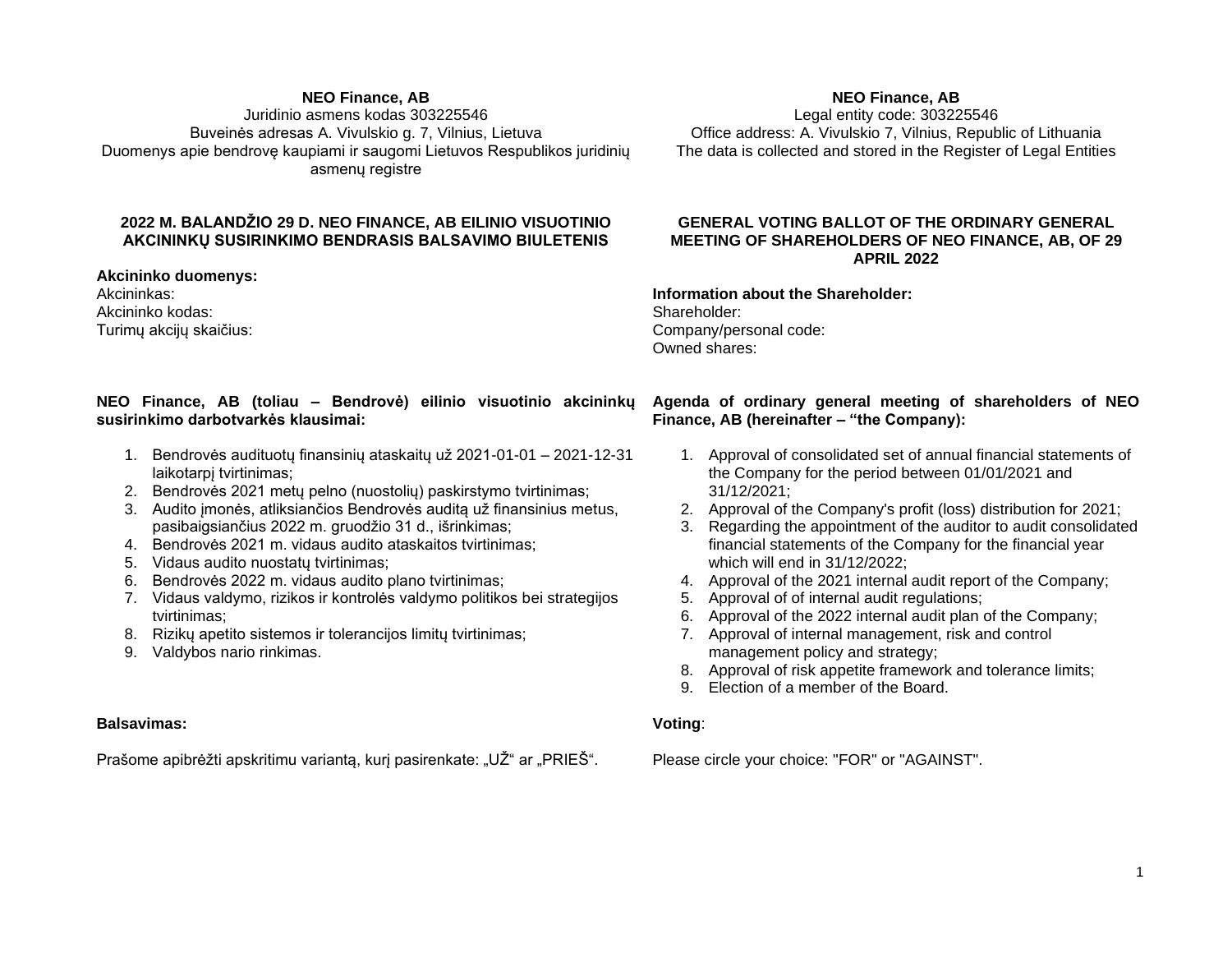| Nr.<br>No                                                                                                                 | <b>Svarstytas</b><br>klausimas<br><b>Cosidered</b><br>question                                                           | Sprendimo projektas<br><b>Draft decision</b>                                                                                                                                                                                                                                                                                      | <b>Akcininko</b><br>valios išraiška<br><b>Expression of</b><br>will of the<br><b>Shareholder</b> |                          |  |  |
|---------------------------------------------------------------------------------------------------------------------------|--------------------------------------------------------------------------------------------------------------------------|-----------------------------------------------------------------------------------------------------------------------------------------------------------------------------------------------------------------------------------------------------------------------------------------------------------------------------------|--------------------------------------------------------------------------------------------------|--------------------------|--|--|
|                                                                                                                           | Organizaciniai visuotinio akcininkų susirinkimo klausimai<br>Organizational tasks of the General Meeting of Shareholders |                                                                                                                                                                                                                                                                                                                                   |                                                                                                  |                          |  |  |
| 1.                                                                                                                        | Dėl<br>Susirinkimo<br>pirmininko<br>rinkimo<br>Regarding<br>the election<br>of the<br>Chairman of<br>the Meeting         | Susirinkimo pirmininku išrinkti NEO Finance, AB administracijos vadovą Paulių Tarbūną.<br>As the Chairman of the Meeting elect Head of Administrarion of NEO Finance, AB Paulius Tarbūnas.                                                                                                                                        | UŽ/<br><b>FOR</b>                                                                                | PRIEŠ/<br><b>AGAINST</b> |  |  |
| 2.                                                                                                                        | Dėl<br>Susirinkimo<br>sekretoriaus<br>rinkimo<br>Regarding<br>the election<br>of the<br>Secretary of<br>the Meeting      | Susirinkimo sekretoriumi išrinkti Mantą Drakšą.<br>As Secretary of the Meeting elect Manta Drakša.                                                                                                                                                                                                                                | UŽ/<br><b>FOR</b>                                                                                | PRIEŠ/<br><b>AGAINST</b> |  |  |
| Visuotinio akcininkų susirinkimo darbotvarkės klausimai<br>Tasks of the agenda of the General Meeting of Shareholders     |                                                                                                                          |                                                                                                                                                                                                                                                                                                                                   |                                                                                                  |                          |  |  |
| 1. Bendrovės<br>audituotų<br>finansiniy<br>ataskaitų už<br>$2021 - 01 - 01 -$<br>2021-12-31<br>laikotarpj<br>tvirtinimas. |                                                                                                                          | Išklausytas Bendrovės parengtas metinis pranešimas už 2021 m./ Taken for the information annual report of<br>the Company for the year 2021, prepared by the Company.<br>Išklausyta Auditoriaus išvada apie Bendrovės finansinę atskaitomybę./Taken for the information Auditor's report<br>on the Company's financial statements. | Informacijai/For<br>information                                                                  |                          |  |  |
|                                                                                                                           |                                                                                                                          | Patvirtinti Bendrovės finansinių ataskaitų rinkinį už 2021-01-01 - 2021-12-31 laikotarpį, audituotą UAB "Grand<br>Thorton Baltic" (atestuotas auditorius Genadij Mikušev)./ To approve consolidated set of annual financial                                                                                                       | UŽ/<br>PRIEŠ/<br><b>FOR</b><br><b>AGAINST</b>                                                    |                          |  |  |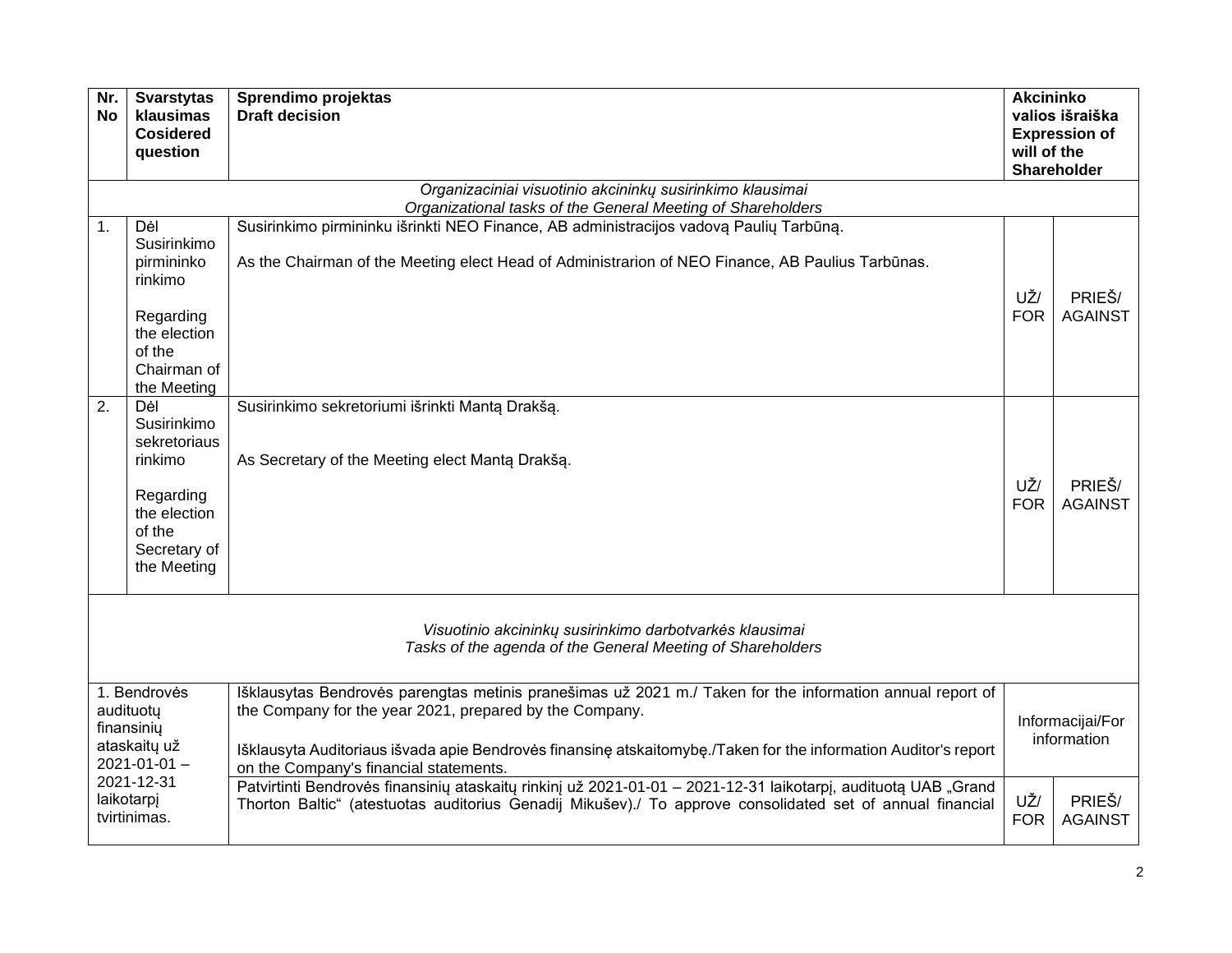| 1. Approval of<br>consolidated set<br>of annual                                                      | statements of the Company for the period between 01/01/2021 and 31/12/2021, audited by UAB Grand Thorton<br>Baltic (certified auditor Genadij Mikušev).                                                                                                                                                                                                                                                                                                                                                                             |                                                    |            |           |                   |                          |
|------------------------------------------------------------------------------------------------------|-------------------------------------------------------------------------------------------------------------------------------------------------------------------------------------------------------------------------------------------------------------------------------------------------------------------------------------------------------------------------------------------------------------------------------------------------------------------------------------------------------------------------------------|----------------------------------------------------|------------|-----------|-------------------|--------------------------|
| financial<br>statements of the<br>Company for the<br>period between<br>01/01/2021 and<br>31/12/2021. | Pavesti Bendrovės administracijos vadovui ar jo tinkamai įgaliotam asmeniui atlikti visus veiksmus, reikalingus<br>pateikti Bendrovės finansinių ataskaitų rinkinį Juridinių asmenų registrui ir Lietuvos bankui./ To mandate the<br>Head of Administration the Company or a person authorized by him/her to sign all necessary documents and<br>to perform all necessary actions in order to submit consolidated set of annual financial statements of the<br>Company to the Register of Legal Entities and the Bank of Lithuania. |                                                    |            |           |                   |                          |
| 2. Bendrovės<br>2021 metų pelno<br>(nuostolių)                                                       | Patvirtinti 2021 metų grynojo audituoto pelno (nuostolių) pagal TFAS paskirstymą toliau nurodyta tvarka/ To<br>approve the distribution of net audited profit (loss) according to IFRS for 2021 in the following order:                                                                                                                                                                                                                                                                                                             |                                                    |            |           |                   |                          |
| paskirstymo<br>tvirtinimas.                                                                          | Rodikliai                                                                                                                                                                                                                                                                                                                                                                                                                                                                                                                           | <b>Indicators</b>                                  | Data/Date  | Suma/Sum  |                   |                          |
|                                                                                                      | Nepaskirstytasis rezultatas -<br>pelnas (nuostoliai)                                                                                                                                                                                                                                                                                                                                                                                                                                                                                | Retained result -<br>profit/loss                   | 2020.12.31 | (1503748) |                   |                          |
| 2. Approval of the<br>Company's profit                                                               | Grynasis finansinių metų<br>rezultatas - pelnas (nuostoliai)                                                                                                                                                                                                                                                                                                                                                                                                                                                                        | Net result for the financial<br>year - profit/loss |            | 117 739   |                   |                          |
| (loss) distribution<br>for 2021.                                                                     | Paskirstytinas rezultatas -<br>pelnas (nuostoliai)                                                                                                                                                                                                                                                                                                                                                                                                                                                                                  | Retained result -<br>profit/loss                   | 2021.12.31 | (1386009) |                   |                          |
|                                                                                                      | Akcininkų įnašai nuostoliams<br>padengti                                                                                                                                                                                                                                                                                                                                                                                                                                                                                            | Shareholders<br>'contributions to cover<br>losses  |            |           | UŽ/<br><b>FOR</b> | PRIEŠ/<br><b>AGAINST</b> |
|                                                                                                      | Pervedimai iš rezervų                                                                                                                                                                                                                                                                                                                                                                                                                                                                                                               | Transfers from reserves                            |            |           |                   |                          |
|                                                                                                      | Paskirstytinas pelnas                                                                                                                                                                                                                                                                                                                                                                                                                                                                                                               | Distributed profit                                 |            | (1386009) |                   |                          |
|                                                                                                      | Pelno paskirstymas                                                                                                                                                                                                                                                                                                                                                                                                                                                                                                                  | Profit distribution:                               |            |           |                   |                          |
|                                                                                                      | - j įstatymo numatytus<br>rezervus                                                                                                                                                                                                                                                                                                                                                                                                                                                                                                  | - to legal reserves                                |            |           |                   |                          |
|                                                                                                      | - į kitus rezervus                                                                                                                                                                                                                                                                                                                                                                                                                                                                                                                  | - to other reserves                                |            |           |                   |                          |
|                                                                                                      | - dividendai                                                                                                                                                                                                                                                                                                                                                                                                                                                                                                                        | - dividends                                        |            |           |                   |                          |
|                                                                                                      | - kiti                                                                                                                                                                                                                                                                                                                                                                                                                                                                                                                              | - other                                            |            |           |                   |                          |
|                                                                                                      | Nepaskirstytasis rezultatas -<br>pelnas (nuostoliai)                                                                                                                                                                                                                                                                                                                                                                                                                                                                                | Undistributed result -<br>profit/loss              |            | (1386009) |                   |                          |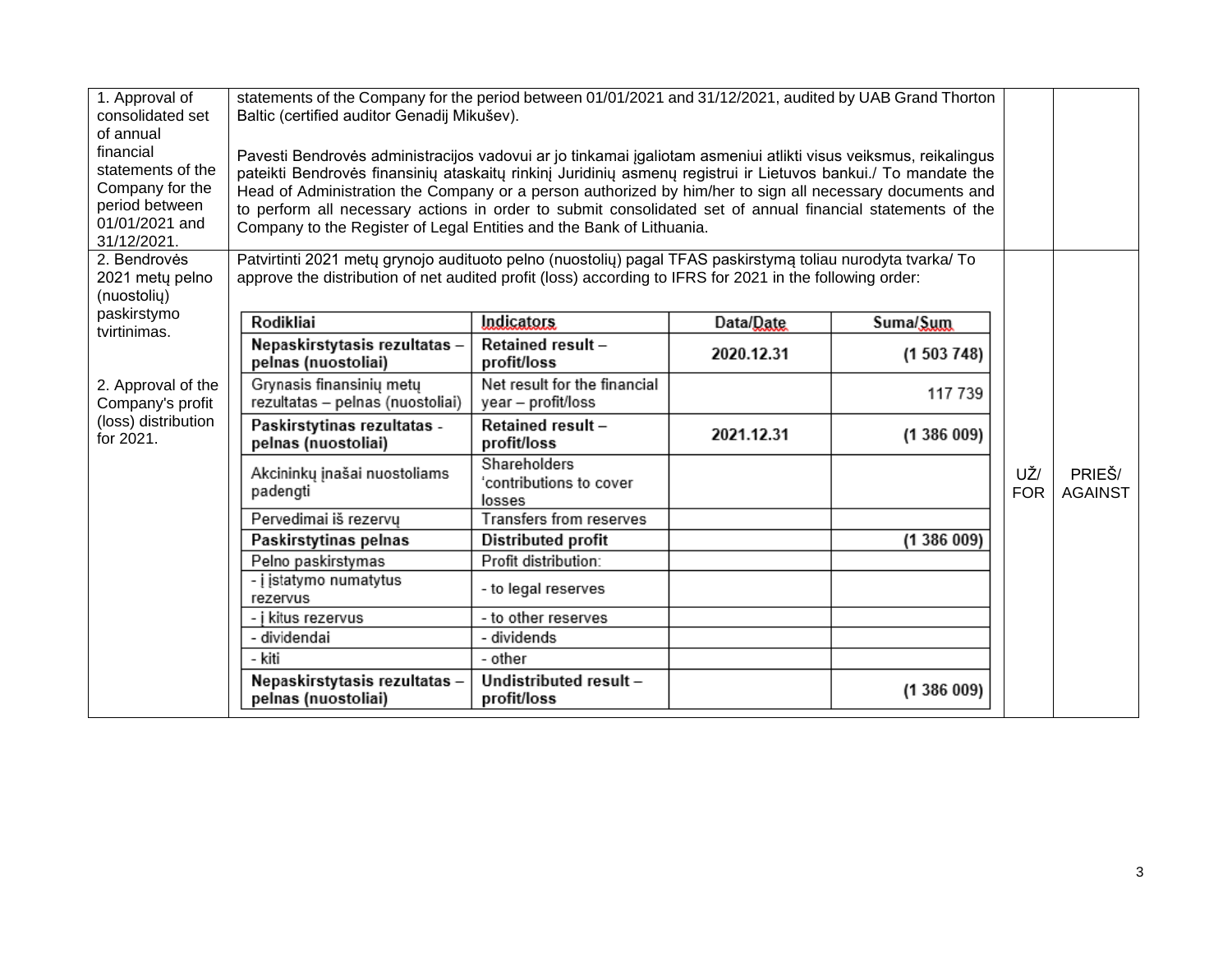| 3. Audito jmonės,<br>atliksiančios<br>Bendrovės auditą<br>už finansinius<br>metus,<br>pasibaigsiančius<br>2022 m. gruodžio<br>31 d., išrinkimas.                                         | Išrinkti audito jmonę UAB "Grand Thorton Baltic", kodas 30056169, atlikti Bendrovės auditą už finansinius<br>metus, pasibaigsiančius 2022 m. gruodžio 31 d./ To elect the audit company UAB Grand Thorton Baltic, code<br>30056169, to perform the Company's audit for the financial year which will end in 31 December 2021.<br>Nustatyti atlyginimą už audito paslaugas 2022 m. iki 7 600 EUR (septynių tūkstančių šešų šimtų eurų) plius<br>PVM./Set the amount of the fee payable for audit services for the year 2022 - not more than EUR 7 600<br>(seven thousand and six hundreds euros) plus VAT. |                   |                          |
|------------------------------------------------------------------------------------------------------------------------------------------------------------------------------------------|-----------------------------------------------------------------------------------------------------------------------------------------------------------------------------------------------------------------------------------------------------------------------------------------------------------------------------------------------------------------------------------------------------------------------------------------------------------------------------------------------------------------------------------------------------------------------------------------------------------|-------------------|--------------------------|
| 3. Regarding the<br>appointment of<br>the auditor to<br>audit<br>consolidated<br>financial<br>statements of the<br>Company for the<br>financial year<br>which will end in<br>31/12/2022. | Pavesti Bendrovės administracijos vadovui ar jo tinkamai įgaliotam asmeniui atlikti visus veiksmus, reikalingus<br>sudaryti sutartį su išrinkta audito įmone, bei pateikti su tuo susijusius duomenis Lietuvos bankui./To mandate<br>the Head of Administration the Company or a person authorized by him/her to sign all necessary documents<br>and to perform all necessary actions in order to conclude an agreement with the selected audit company and<br>to submit the related data to the Bank of Lithuania.                                                                                       | UŽ/<br><b>FOR</b> | PRIEŠ/<br><b>AGAINST</b> |
| 4. Bendrovės<br>2021 m. vidaus<br>audito ataskaitos<br>tvirtinimas.<br>4. Approval of the<br>2021 internal<br>audit report of the<br>Company.                                            | Patvirtinti Bendrovės 2021 m. vidaus audito ataskaitą./ To approve 2021 internal audit report of the Company.                                                                                                                                                                                                                                                                                                                                                                                                                                                                                             | UŽ/<br><b>FOR</b> | PRIEŠ/<br><b>AGAINST</b> |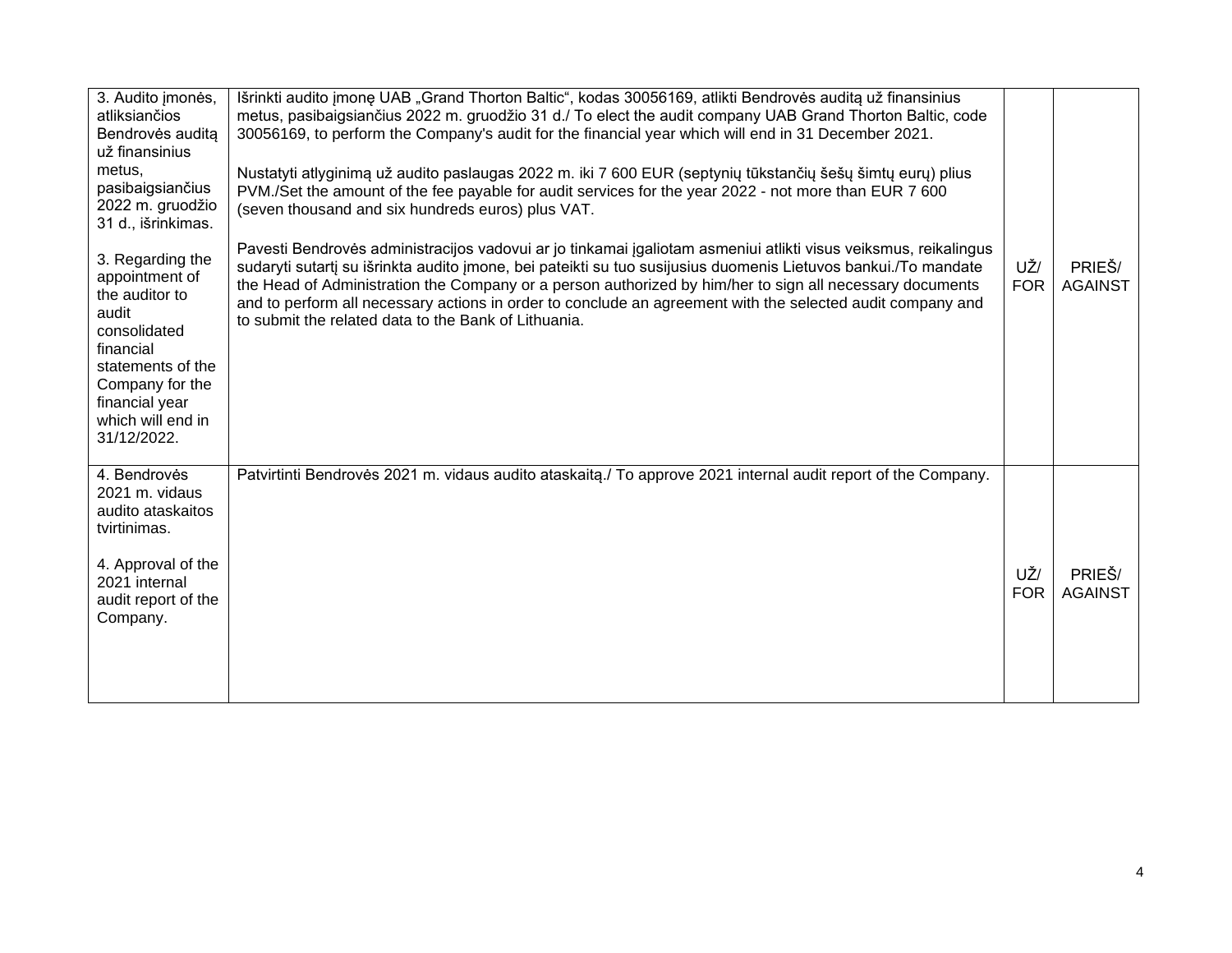| 5. Vidaus audito<br>nuostatų<br>tvirtinimas.<br>5. Approval of of<br>internal audit<br>regulations.                                                                                                             | Patvirtinti naują vidaus audito nuostatų redakciją./ To approve a new version of internal audit regulations.                                                           | UŽ/<br><b>FOR</b> | PRIEŠ/<br><b>AGAINST</b> |
|-----------------------------------------------------------------------------------------------------------------------------------------------------------------------------------------------------------------|------------------------------------------------------------------------------------------------------------------------------------------------------------------------|-------------------|--------------------------|
| 6. Bendrovės<br>2022 m. vidaus<br>audito plano<br>tvirtinimas.<br>6. Approval of the<br>2022 internal<br>audit plan of the<br>Company.                                                                          | Patvirtinti Bendrovės 2022 m. vidaus audito planą./ To approve 2022 internal audit plan of the Company.                                                                | UŽ/<br><b>FOR</b> | PRIEŠ/<br><b>AGAINST</b> |
| 7. Vidaus<br>valdymo, rizikos<br>ir kontrolės<br>valdymo politikos<br>bei strategijos<br>tvirtinimas.<br>7. Approval of<br>internal<br>management,<br>risk and control<br>management<br>policy and<br>strategy. | Patvirtinti vidaus valdymo, rizikos ir kontrolės valdymo politiką bei strategiją./ To approve internal<br>management, risk and control management policy and strategy. | UŽ/<br><b>FOR</b> | PRIEŠ/<br><b>AGAINST</b> |